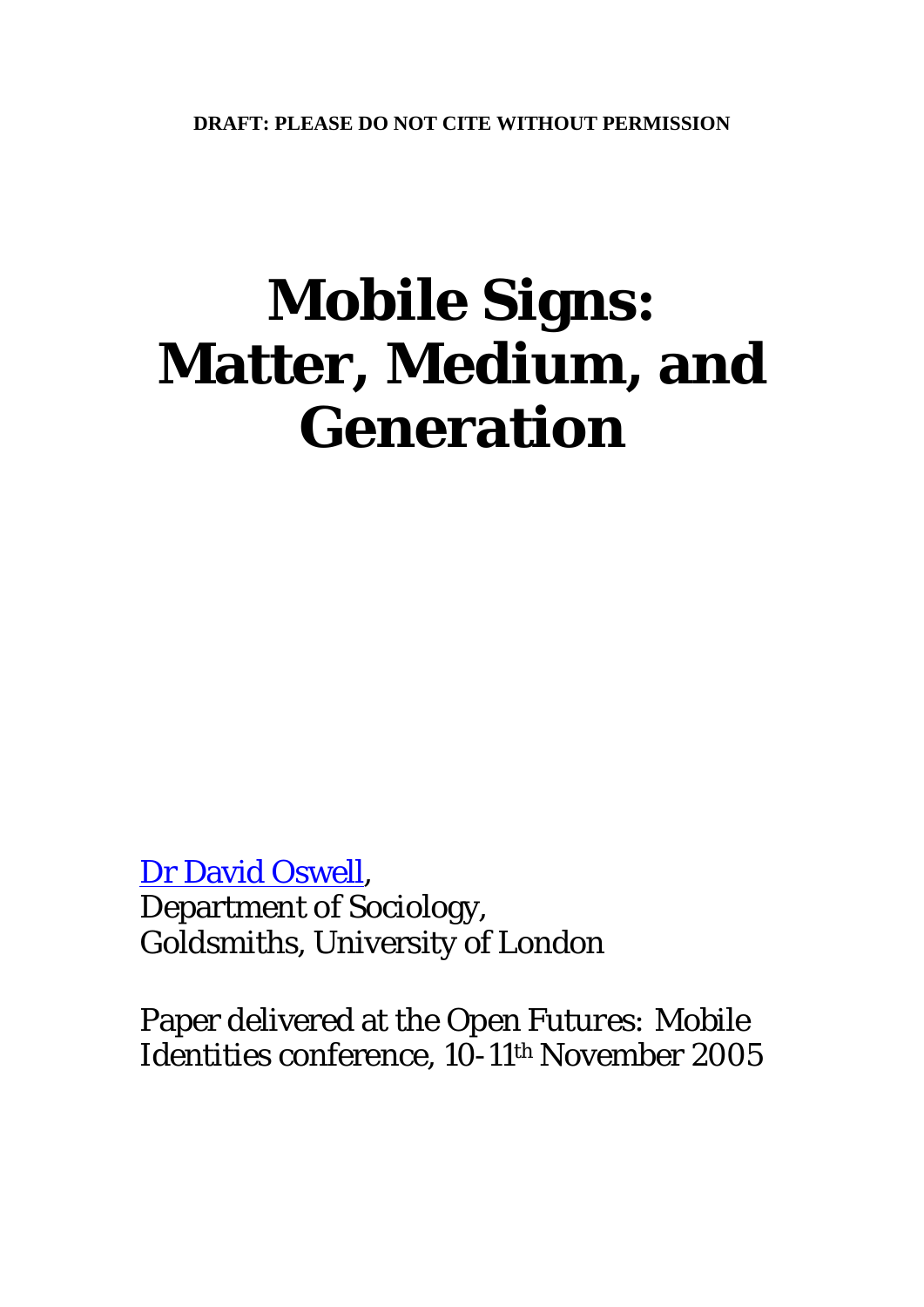### **Mobile Signs and Immutable Mobiles: Bergson and Latour**

In a discussion of the intellect in his 1911 work *Creative Evolution*, Henri Bergson refers fleetingly to mobility and semiosis:

There must be a language whose signs – which cannot be infinite in number – are extensible to an infinity of things. This tendency of the sign to transfer itself from one object to another is characteristic of human language. It is observable in the little child as soon as he begins to speak. Immediately and naturally he extends the meaning of the word he learns, availing himself of the most accidental connection or the most distant analogy to detach and transfer elsewhere the sign that had been associated in his hearing with a particular object. "Anything can designate anything;" such is the latent principle of infantine language. (Bergson, 1911/1968: 158)

Bergson makes this observation about human language in the context of thinking about the intellect and human social life and in contrast to the social life and language of insects. Signs are central to Bergson's understanding of community as a common social life ('By language community of action is made possible' (157)), but there are striking differences between a colony of ants and human society. Insects are dependent on instinct and the form of their organs. The number of signs in their language is very limited and each sign 'must remain invariably attached to a certain object or a certain operation' (158). For humans, there is no preordination of person to structure and no necessary attachment of sign to object or operation. It is the finiteness of the number of signs and also the ubiquity of their use that, according to Bergson, makes possible the 'liberation' of the intellect from the material object: '[t]he word, made to pass from one thing to another, is, in fact, by nature transferable and free. It can therefore be extended, not only from one perceived thing to another, but even from a perceived thing to a recollection of that thing, from the precise recollection to a more fleeting image, and finally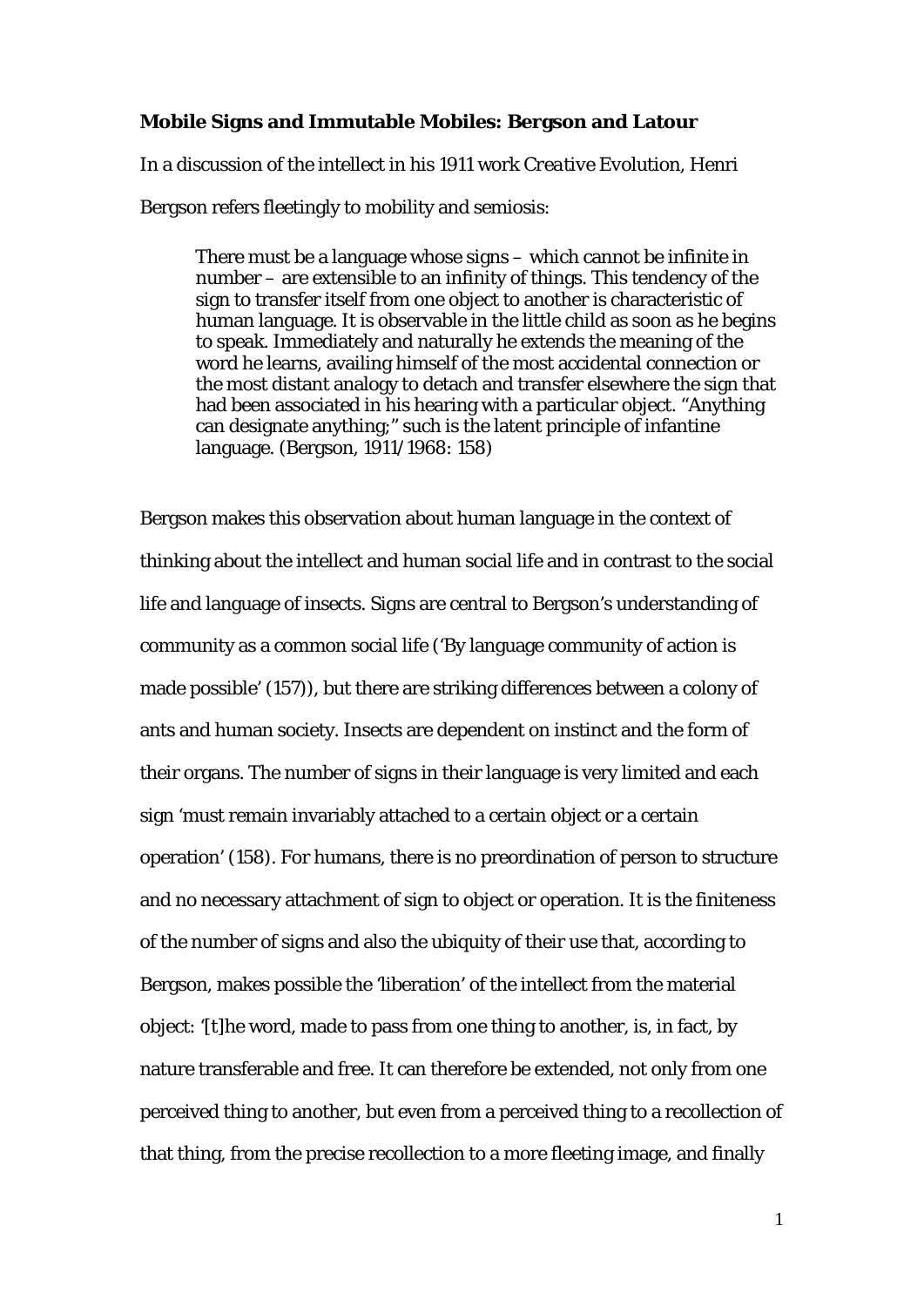from an image fleeting, though still pictured, that is to say, to the idea' (159). Thus, Bergson declares that '[*t*]*he instinctive sign is* adherent, *the intelligent sign is* mobile' (158). That said, Bergson offers no further insight as to how a sign might be both intelligent and mobile.

Nearly three quarters of a century later, Bruno Latour, in his *Science in Action* (1987), talks about the formation of new centres of calculation (of knowledge and authority) that embody what is commonly known as the Copernican revolution. He talks about how print technology makes possible the amassing of documents in one central place and their distribution to the peripheries. He refers to these documents – these things that make possible 'a virtuous cumulative circle' – as 'immutable and combinable mobiles' (1987: 227). For our purpose, John Law provides a useful and more provocative definition:

[Latour] talks of objects such as vessels (though the description applies equally well to electronic messages passing round the globe, or travellers, or letters in the postal service) as *immutable mobiles*. Mobile, yes, because they move around, from Lisbon to Calicut, or New York to Sydney. And immutable because they hold their form, their structure. They hold together as a network. Here, then, the networkness of the metaphor works in two ways... The immutable mobiles are *themselves* a network, an array. They *are* objects. But they also pass down or through a network, held in an array of secure and stable surroundings as they move around. If the circuit is broken – if there is interference – then the packet, the array, the signal, the ship, the letter starts to degrade. It loses its form. It turns into something else. (Law, 2000: 3)

For Law immutable mobiles provide a way of understanding objects in the context of a field, or network, of relationality: 'an object is an effect of an array of relations' (1). Law, moreover, couches his argument in terms of understanding such relationality as both material and semiotic. He says in an earlier piece: '[A]ctor-network theory may be understood as a *semiotics of*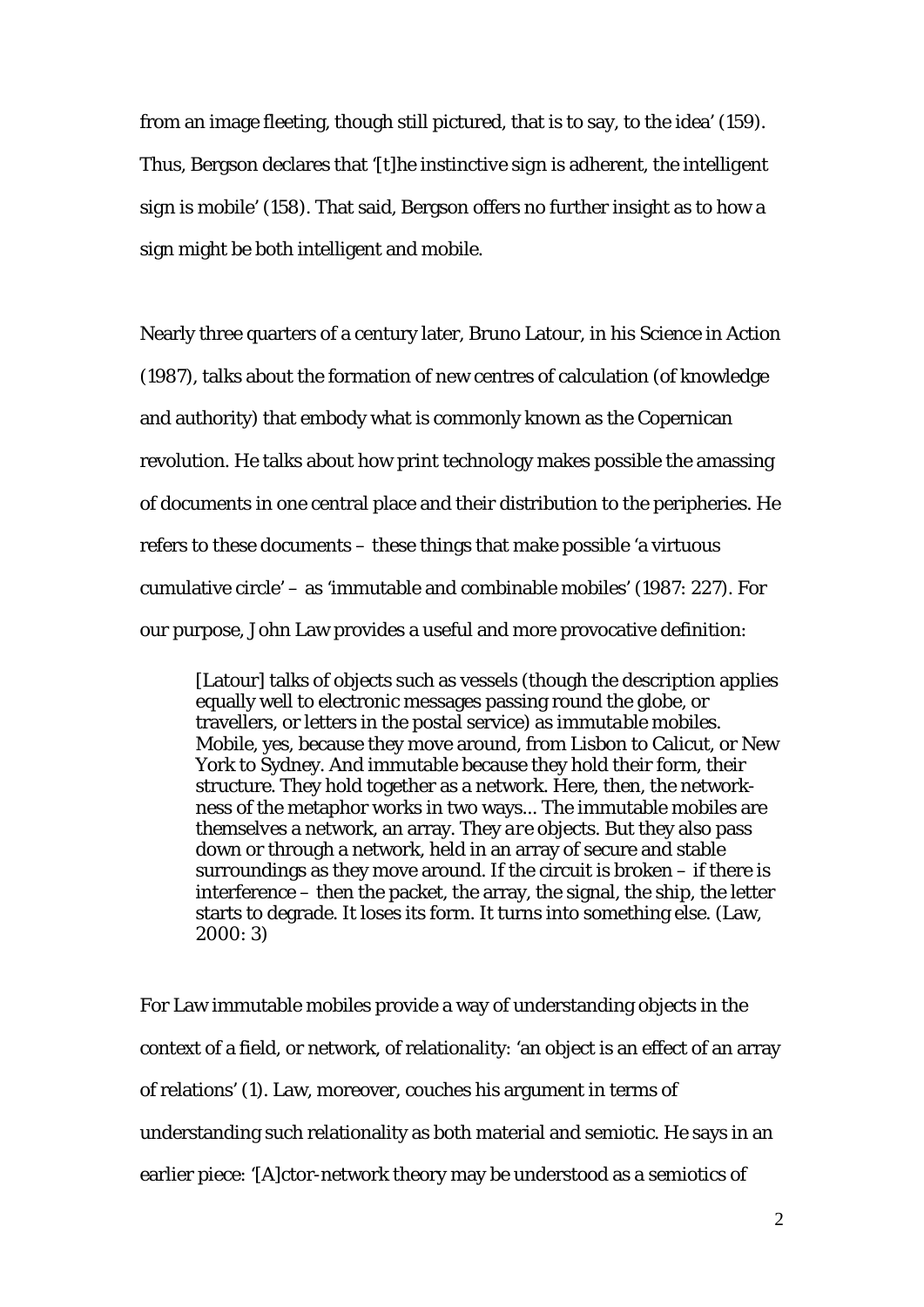*materiality*. It takes the semiotic insight, that of the relationality of entities, the notion that they are produced in relations, and applies this ruthlessly to all materials – and not simply to those that are linguistic' (Latour, 1999: 4). Such a conception of semiosis does not so much question a post-Saussurian understanding of the sign, but applies such a semiotics to different (i.e. not simply linguistic) domains: a sign is defined through its negativity and any movement (deferred or difference) is only in the context of the system. The ANT version of the object-sign (as immutable mobile) is able to move from A to B while maintaining its identity inasmuch as it is supported by a stable network. But if the identity of the object-sign is stable and the network is stable, and identity and movement are only understood through relationality, then we might wonder in what sense the object-sign is mobile at all. Zeno had a point here.

In both these, and other, pieces Law and his colleagues have rightly stressed the need to move beyond a Cartesian conception of space (beyond the frame of mathematical geometry) and to think of topology, complexity, and fluidity. And yet Law, and co, make no attempt to question the fundamental conception of relationality and signification that they have inherited from Saussure. This gives rise to the question – one that is pertinent to Bergson as well – namely, can motility (not simply movement or mobility) be thought as internal to the concept of the sign? The question can be subdivided into: what is the relation between semiosis and materiality in the material-semiotic; and to what extent does an uneven distribution of agency across the two lead to an inability to conceive of the intelligent and/or mobile sign? In the remaining few minutes I will tentatively map out a very cursory response to this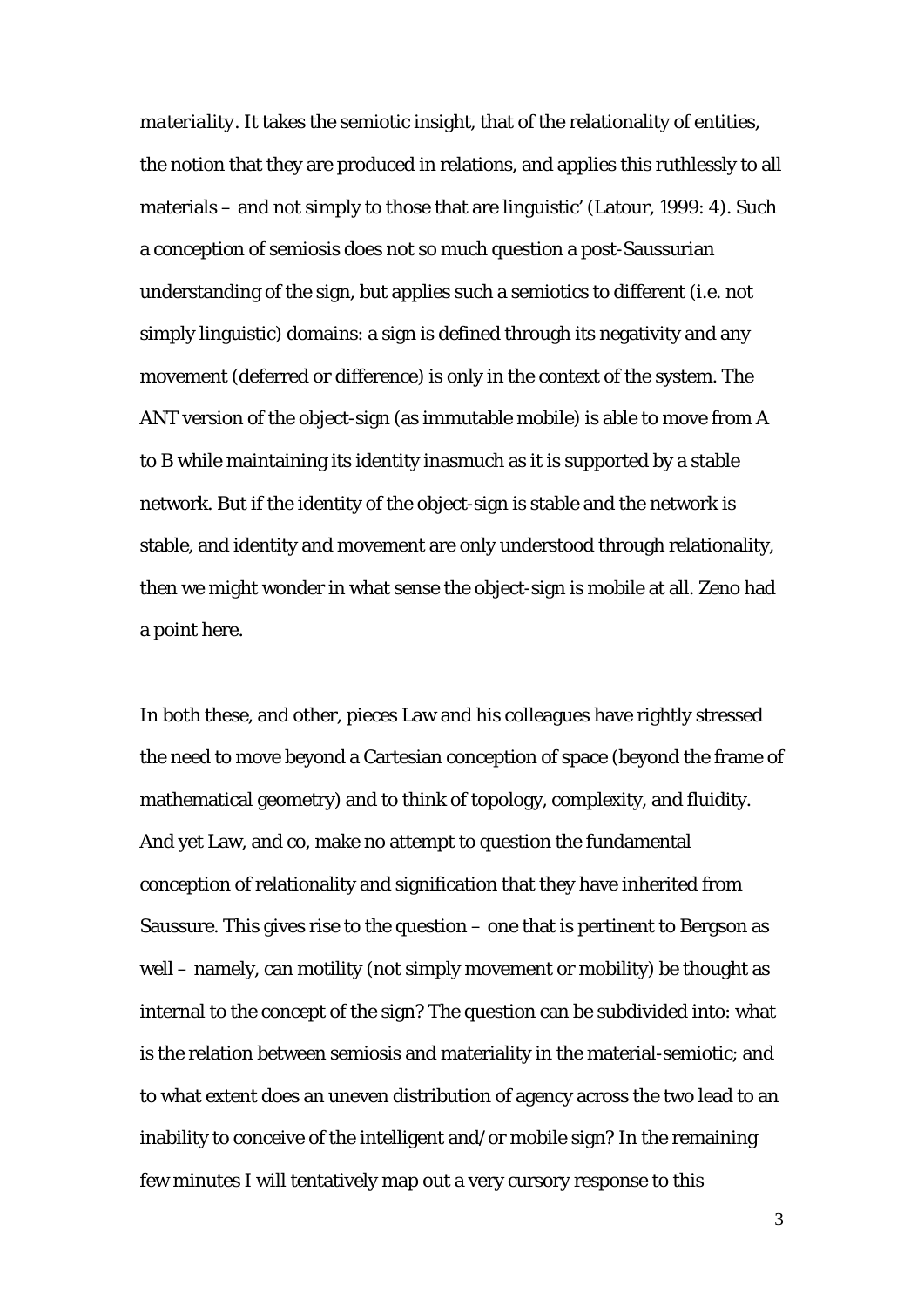question, one that is staged across a series of formulations about matter and solidarity, creative medium, and the notion of a living sign.

### **Matter and Solidarity**

Of the three major models of semiotics and semiology of the  $20<sup>th</sup>$  century (Saussurian – systemic, Voloshinovian – dialogic, Peircean – associative/pragmatic), material-semiotics (whether from Latour, Callon, and Law or from Haraway) draws on the resource of the post-Saussurian tradition. Again, Law is clear on this when he frames ANTs semiotics as a poststructural advance on post-Saussurian linguistics (2000 and 2003). As is made perfectly clear in Derrida's deconstruction of Saussure, a Saussurian conception of semiology is predicated on the notion of system and on the sign as a de-substantialised form. It is only because of these that signification can be produced through differentiation. Moreover, close to ANTs heart, Greimas' understanding of narrative in terms of actantial functions rests on a notion of the actant as a structural, de-substantialised form; actantial structures are actualised within particular stories.

And yet contra to the many explicit claims of ANT, any understanding of the contiguous and contingent mobilisation of complex and heterogeneous ontologies (i.e. as actor-networks) relies, I would argue, not on any application of a linguistic model of the sign, but on a fundamental rethinking of semiosis itself. Notably, translation must be understood not as representation (namely as the hierarchical substitution of one sign for another sign or thing), but as holding two or more things together in media res, such that there is an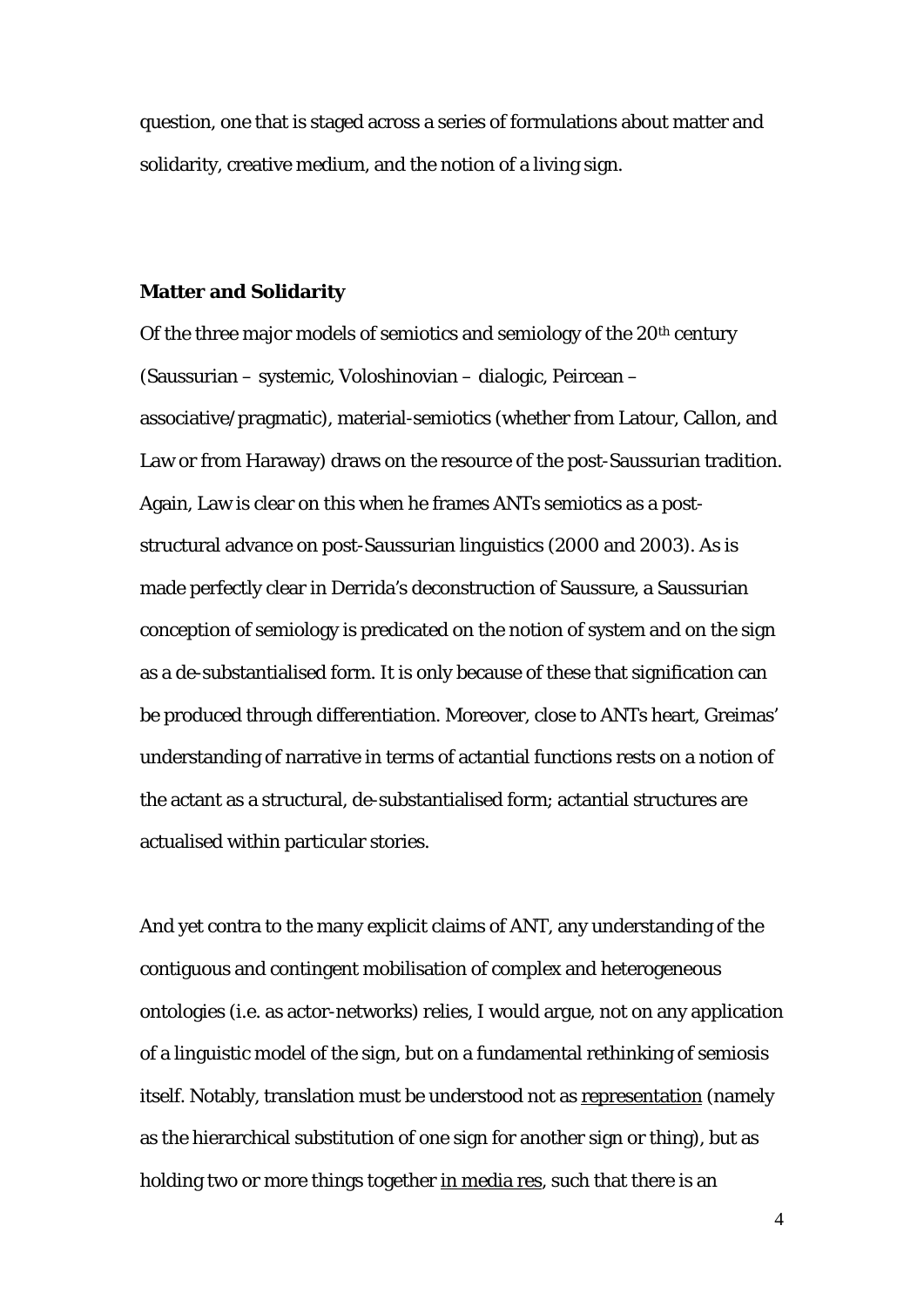association and reliance on one thing, or sign, and another, but such that the one neither controls nor subsumes the other (i.e. if I tread on a pin and consequently feel pain, then the pain I feel does not take the form of the pin or the wound; the one doesn't dominate the other). Translation is in this sense about the relation of irreducibles; translation is an irreduction (cf. Latour, 1988; Stengers, 2001). Translation, then, - inasmuch as it holds two or more singularities together, such that their relationality is in the first instance a multiplicity (i.e. a complex collectivity that has no single measure) - is in essence about substance and not simply form. Thus, contra Saussure, translation only works (whatever that might mean) because the sign is thoroughly substantialised.

Of course, ANT, against some of its explicit claims, offers the possibility of thinking about semiosis, not on the basis of an a priori linguistic model – whether system or dialogue – but on the basis of association: namely, solidarity as mobilisation. In such a model, because of the explicit methodological confusion between sign and object in ANT and materialsemiotics generally, force relations are conceptualised as internal to the formation of sign relations. Crudely, signification and force are not external to one another.

## **Creative Medium**

Donna Haraway considers how materiality and semiosis are always figured simultaneously as the 'material-semiotic' (1997 and 2000). But if the materialsemiotic is figured or shaped, it is not on the basis that either the material or the semiotic is active and the other is passive. For Haraway, matter is not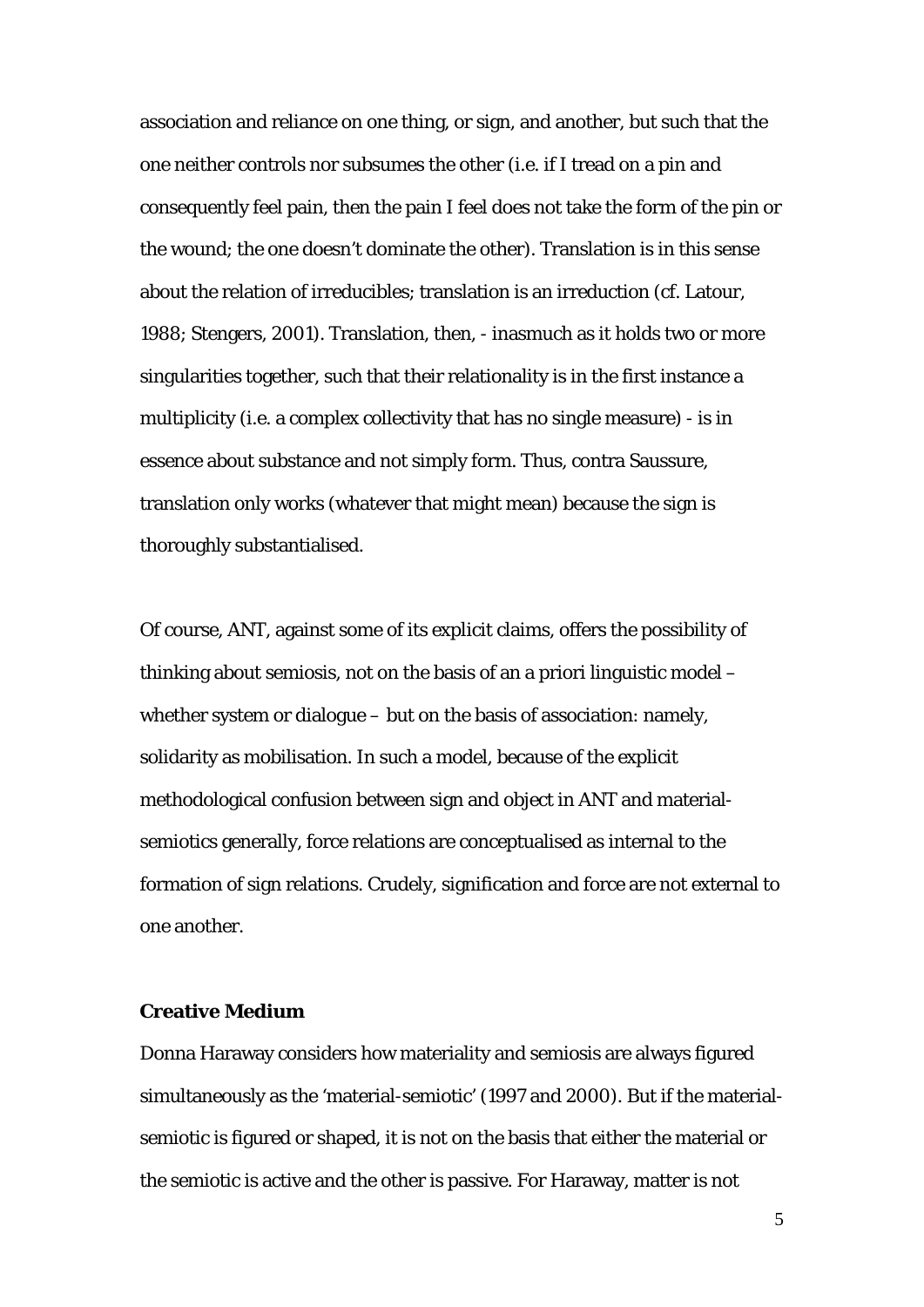passive and inert; it is active, mobilising and meaning-generating. In her analyses of the cultural studies of science and technology, she doesn't construe scientific knowledge as active and constructive and matter as that which is constituted within the cultural practices of science. For Haraway, the object of knowledge is also an actor. Haraway moves away from a logic of representation. Witnessing is never naked, always materially constructed, situated and articulated. Haraway deconstructs and situates the modest witness. The notion of the material-semiotic thus presents a problem with regard to some traditional understandings of epistemology and ontology. Instead of assuming that the subject of knowledge is an active subject and the object of knowledge is a passive entity waiting to be known, Haraway – in making matter an active matter – does not allow matter to just sit there under the microscope, as it were. In Haraway's account the microbe, the cell structure, the metal and so on, jump back and catch the observer within a more complex kind of 'cat's cradle' (to use one of Haraway's metaphors). In this sense, epistemology and ontology are intimately related and often blur. And this is nowhere more apparent than in relation to the kind of organictechnological hybrids that Haraway investigates. Cyborg bio-technological fusions deliver entities that make us question our often taken-for-granted categories and divisions between the human and non-human or the organic and machine. In typically hyperbolic rhetoric, Haraway declares: 'The biological body – and its mirror twin, the informational body – is the wormhole through which explorers will be hurtled into unexplored territories in the New World Order.' (1997: 117)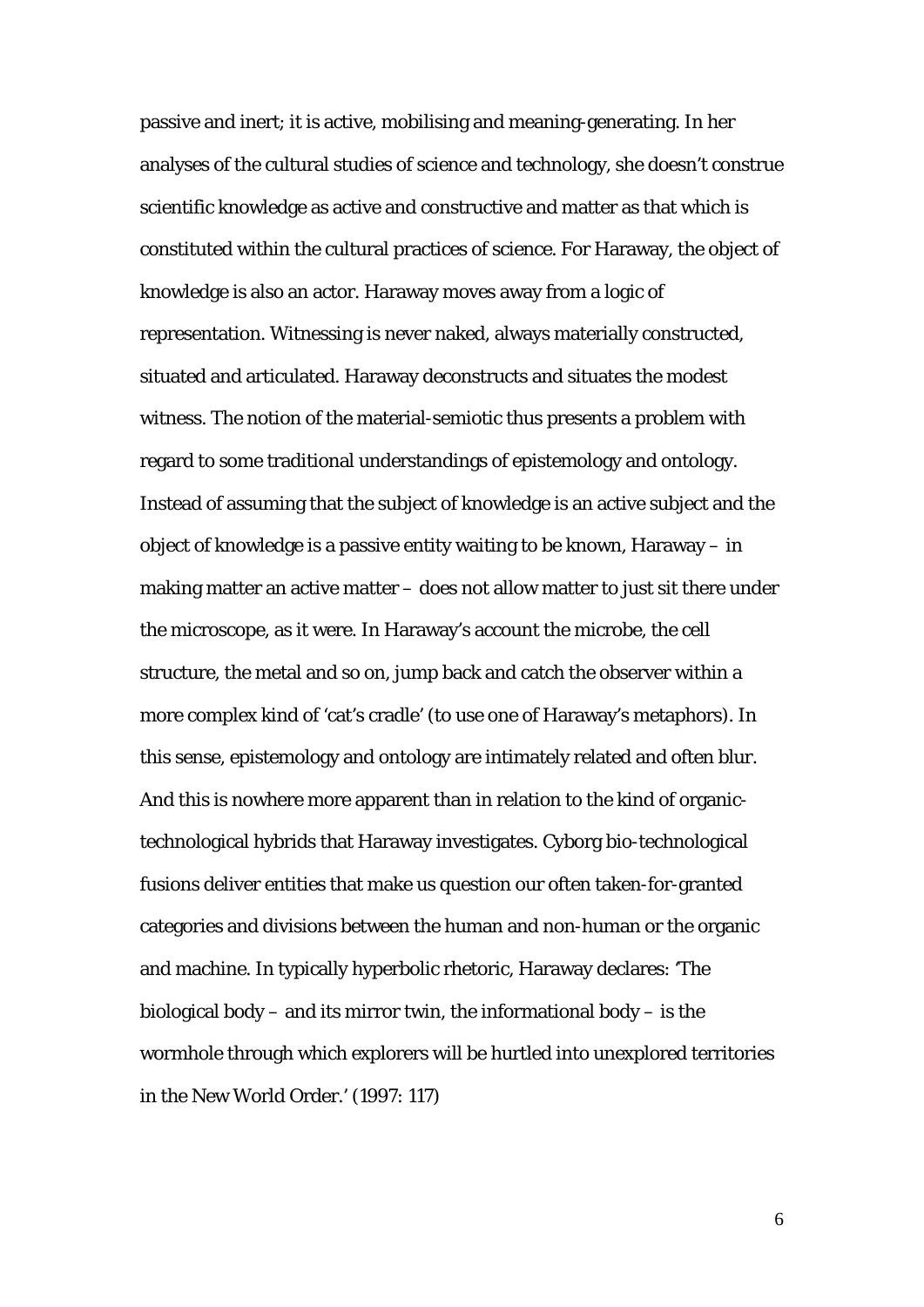Biology - as the cutting edge of contemporary technoscience  $-$  is, as cyberfeminist Sarah Kember has argued, '*the* hegemonic discourse of the late twentieth and early twenty-first centuries' (2003: 178). As another commentator on Haraway's work has stated: '[b]iology, woven in and through information technologies and systems, along with information technology, is one of the great "representing machines" of the late twentieth century' (cf. Goodeve, 2000: 26). In this sense, 'new media technologies' refer to the way in which new genetic technoscience construes the body as 'coded' and 'codeable'. Not film nor television nor literature, but 'life itself' is the leadingedge representing machine of contemporary society. What was the 'content' of earlier representing machines, such as film, print and television, has now become a medium itself. Biology now represents and carries representations. Biology is understood, not just as knowledge, but as code and codeable bodies: DNA is seen as the quintessential late modern medium of communication. Haraway says: '[t]he genome is a historically specific collective construct, built by and from humans and nonhumans. To be "made" is not to be "made up"... The reality and materiality of the genome is simultaneously semiotic, institutional, machinic, organic, and biotechnical' (1997: 99).

Such analytic descriptions of the high-tech world of bio-science also can come to bear analytically on more mundane social worlds. At stake is an understanding of different mediums through which 'codification' and 'communication' occurs, but also an understanding that the mediums are themselves media: namely, the medium of communication is itself agentic and creative. In this sense, if there is no clear alignment across agents as media, then the channel is not of communication, but noise. As Serres makes clear,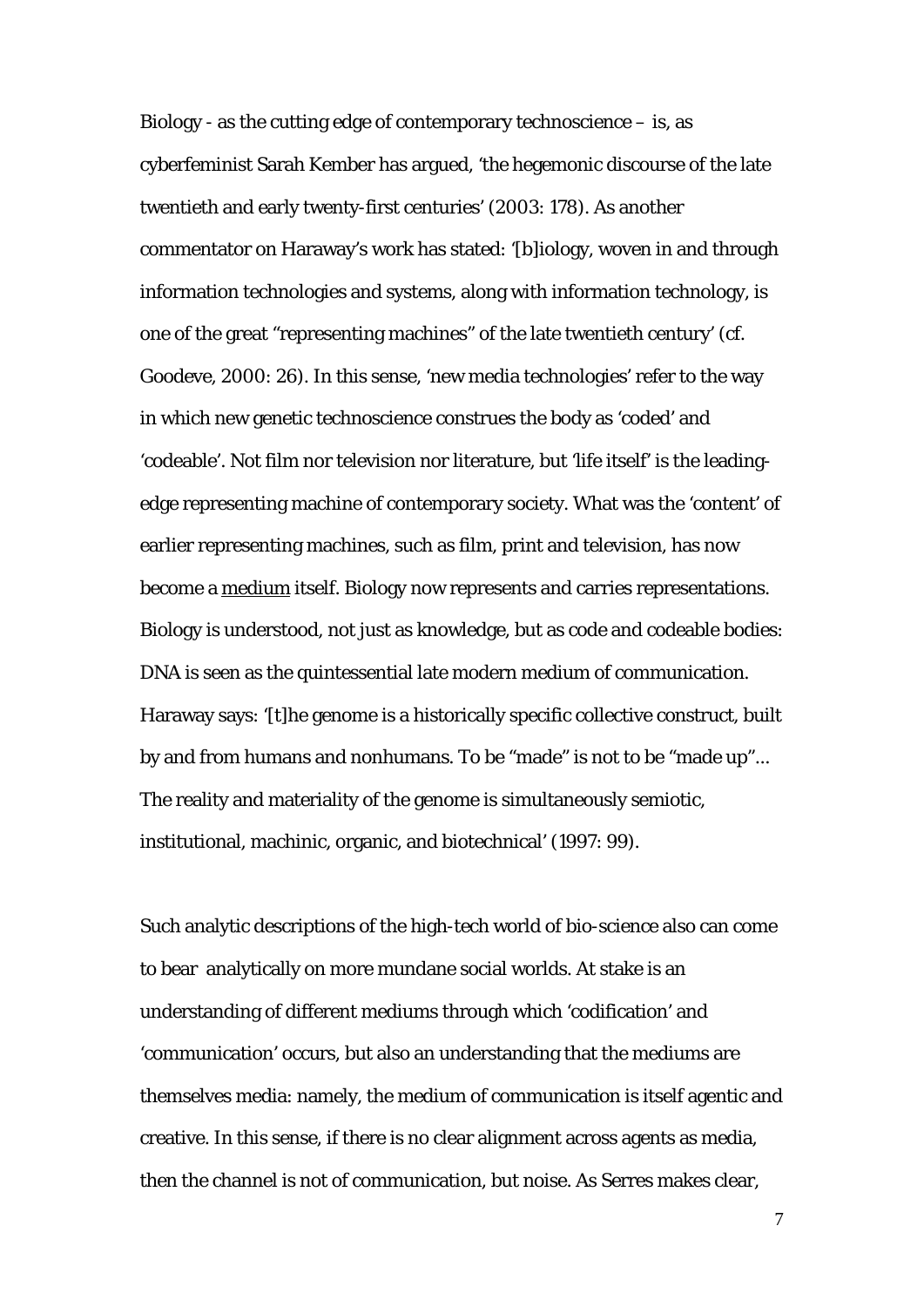noise, multiplicity, and genesis have a particular affinity (Serres, 1996). If the material-semiotic, then, neither subjugates the material to the semiotic (as in forms of social constructionist) nor the semiotic to the material (as in forms of realism), then questions arise as to the precise nature of the relation between semiosis and materiality, or to put it another way, what's the status of the hyphen? On the one hand, if the material-semiotic designates an equivalence between sign and object, then are both seen to have agency? If so, can we ever witness these agencies as divergent or disjunctive, i.e. sign agency independent of object agency, such that some materialities don't have signification (a-signifying semiotics, such as phonemes) ? On the other hand, if both sign and object don't have distinct agentic powers, then what's the relation between them? Is the relation one of form and substance, such that the sign constitutes the form of matter? If so, then we return to some of the classic problems that we see in Saussure and others that ANT and Haraway appear to be moving away from. I should note here that I talk of objects as shorthand for varying types of materiality, not simply that which takes the form of an 'object' as such.

### **Concluding Thoughts on Generation**

To talk of signs as motile – conceived within the substantial relationality of mobilisation and translation, rather than system, community of sign users, or face-to-face speech – is to suggest an analogy, at least, between the sign and a form of life: namely, to conceive of the sign as vital, not in the sense of it being a sign of life, such that the sign is necessarily constituted as the death of soma (cf. Kristeva), but as a living sign, such that semiosis is conceived as a part of life (cf. Canguilhem, Foucault). It is Aristotle who most notably talks about life